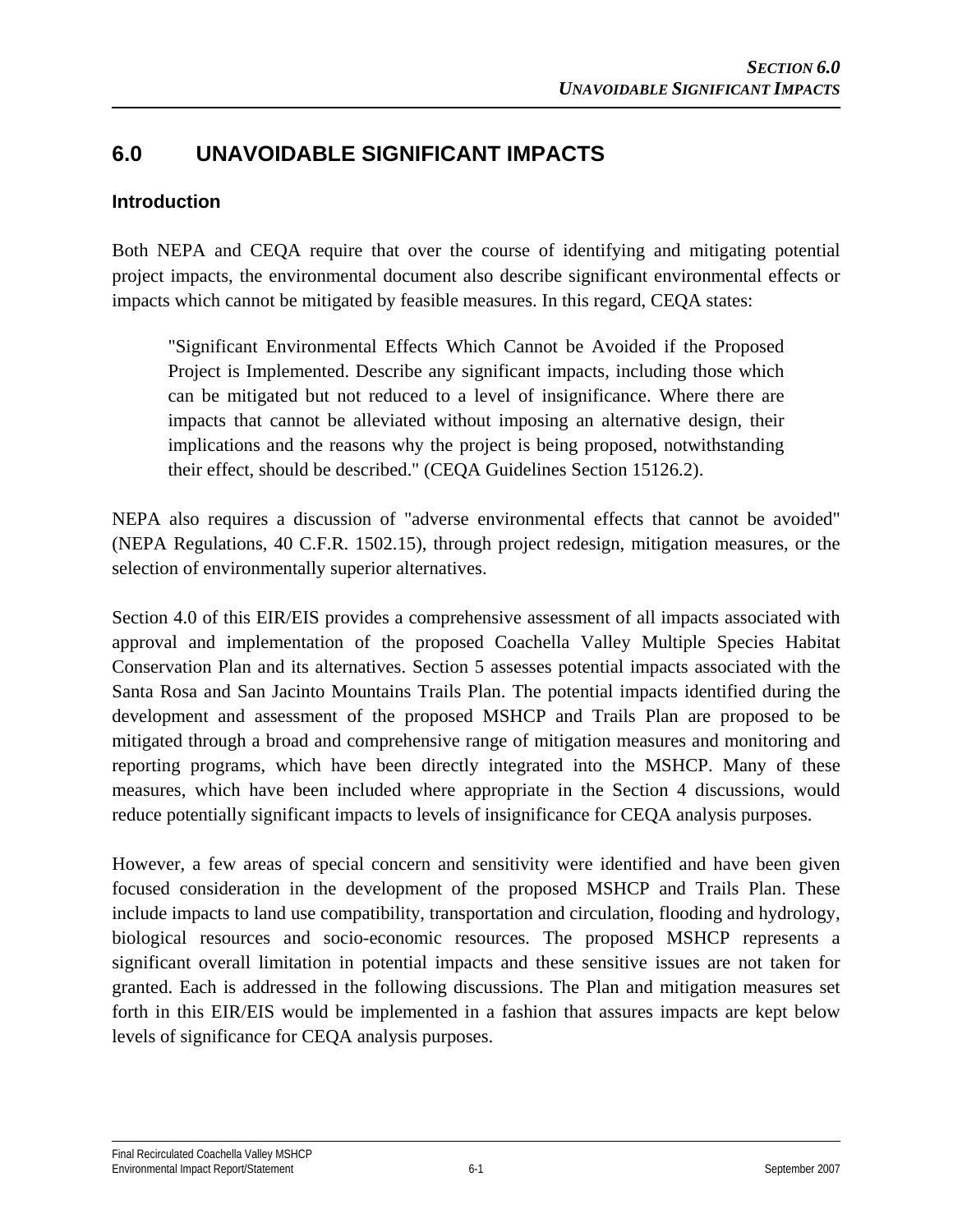## **6.1 Land Use Compatibility**

As discussed in Section 4.2 of this document, the land use plans of all the potentially affected jurisdictions were considered, as were existing land use patterns. The relationship of land use to achieving the Conservation Goals and Objectives of the proposed MSHCP were consistently considered throughout the planning process, and included initial and on-going consultation and coordination with all of the Permittees and other potentially affected jurisdictions.

As set forth in Section 4.5 of the proposed MSHCP, a wide range of guidelines have been incorporated into the Plan, which were designed to avoid or minimize indirect effects from Development adjacent to or within the Conservations Areas. Commonly referred to as indirect effects, they are primarily associated with edge effects, and may include noise, lighting, drainage, intrusion of people, and the introduction of non-native plants and predators such as dogs and cats. Edge effects would also be addressed through reserve management activities such as fencing. The proposed Plan's "Land Use Adjacency Guidelines" would provide the Permittees with a basic checklist to use in their review of individual public and private development projects adjacent to or within the Conservation Areas to minimize edge effects. In this respect, potentially significant adverse effects on proposed Conservation Areas would be avoided. This would also minimize, to the maximum extent practicable the potential edge effects around the Conservation Areas.

The adoption and implementation of the proposed Plan also has both a direct and indirect effect on future land use patterns. The direct effect would be the elimination of at least 90 percent of the theoretical development of lands proposed for conservation. This overstates the impact to a substantial degree, inasmuch as certain portions of the Conservation Areas are not proposed for acquisition, but rather the regulation of land use in a manner consistent with prevailing General Plans and MSHCP guidelines, which protect and assure the long-term viability of Essential Ecological Processes.

Other impacts on land use and compatibility may be viewed in two distinct ways, the first involves a consideration if the land uses that would be precluded by adoption and implementation of the proposed Plan. The second impact is the potential indirect effect on land use planning and development outside the proposed Conservation Areas. In the first instance, the proposed Plan would preclude a maximum of approximately 21,801 dwelling units, approximately 21,377 would be single family and about 424 would be multi-family. The proposed Plan would also preclude the development of approximately 751,328 square feet of commercial space and about 12,948,140 square feet of industrial space.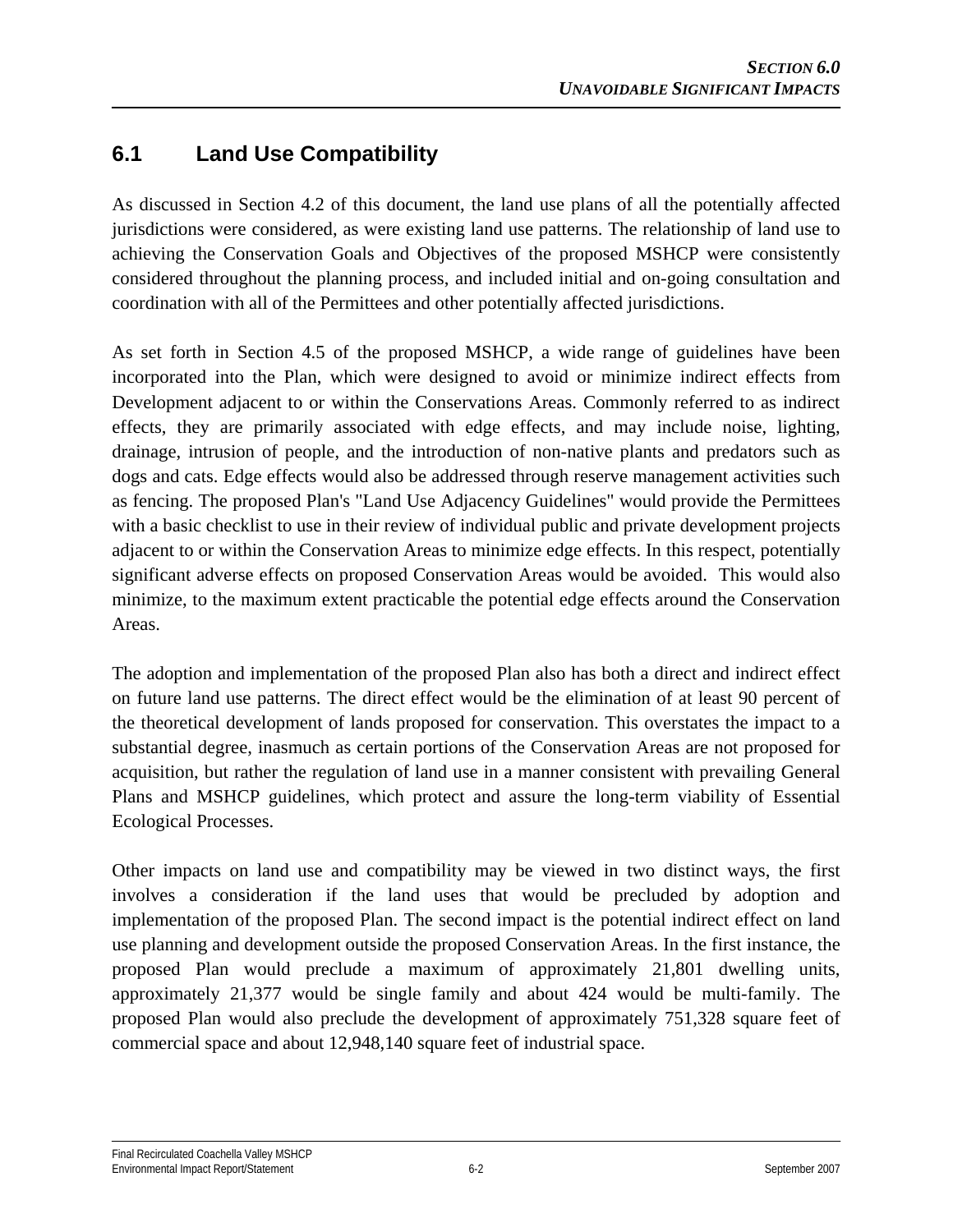It should be noted that with regard to the potential to preclude residential development,  $88.2<sub>±</sub>$ percent of Riverside County residential land proposed for Conservation is designated for one dwelling unit per 20 acres, and 96.6± percent are lands designated for densities not higher than one dwelling unit per five acres. Five percent of undeveloped County commercial lands and nine percent of vacant industrial land is proposed for Conservation. Impacts to other Permittee land use are described in detail in Section 4.8 of this EIR/EIS.

As noted from the above discussion and Section 4.8, implementation of the proposed Plan would affect primarily low and very low density residential lands, and have very modest and essential less than significant impacts on development potential for any one of the Plan Permittees. The proposed Conservation of these lands may have a very limited effect of increasing residential densities on vacant non-conservation lands. Given the very slow rate of development on lowdensity lands, the effect on Conservation is expected to be well below any reasonable level of significance for CEQA analysis purposes.

### **6.2 Biological Resources**

Although the implementation of the proposed MSHCP would have direct and substantial beneficial effects, the Plan's approval allows for incidental Take of the proposed Covered Species (wildlife) and the loss of natural communities outside the Conservation Areas. In the Plan, anticipated Take for wildlife species proposed as Covered Species under the Plan for which habitat distribution models have been developed is measured in terms of habitat acres affected by the Covered Activities both outside and within the Conservation Areas. For purposes of this calculation, it is assumed that all habitat outside the Conservation Areas would be lost and subject to Take. This represents a worst-case scenario, and the actual amount of Take or habitat loss would not likely occur within the proposed 75 year term of the Incidental Take Permits, if ever. The amount of such Take or habitat loss has been calculated for each proposed Covered Species and natural communities, and is included in Tables 4-114, 4-115, and 4-116 of the MSHCP.

Overall, the proposed MSHCP would result in the loss of both individuals of Covered Species (listed and sensitive) and natural communities (sensitive habitats). However, in light of the extensive Conservation Area and the Reserve System proposed by the Plan, and the on-going Management, Monitoring, and Adaptive Management Program, which are part of the Plan, the beneficial consequences of the Plan outweigh potential adverse effects. It can be concluded, based upon the analyses in Sections 4 and 5 of this document that the effective implementation of the Plan will assure that impacts to biological resources in the Plan Area will be less than significant for CEQA analysis purposes.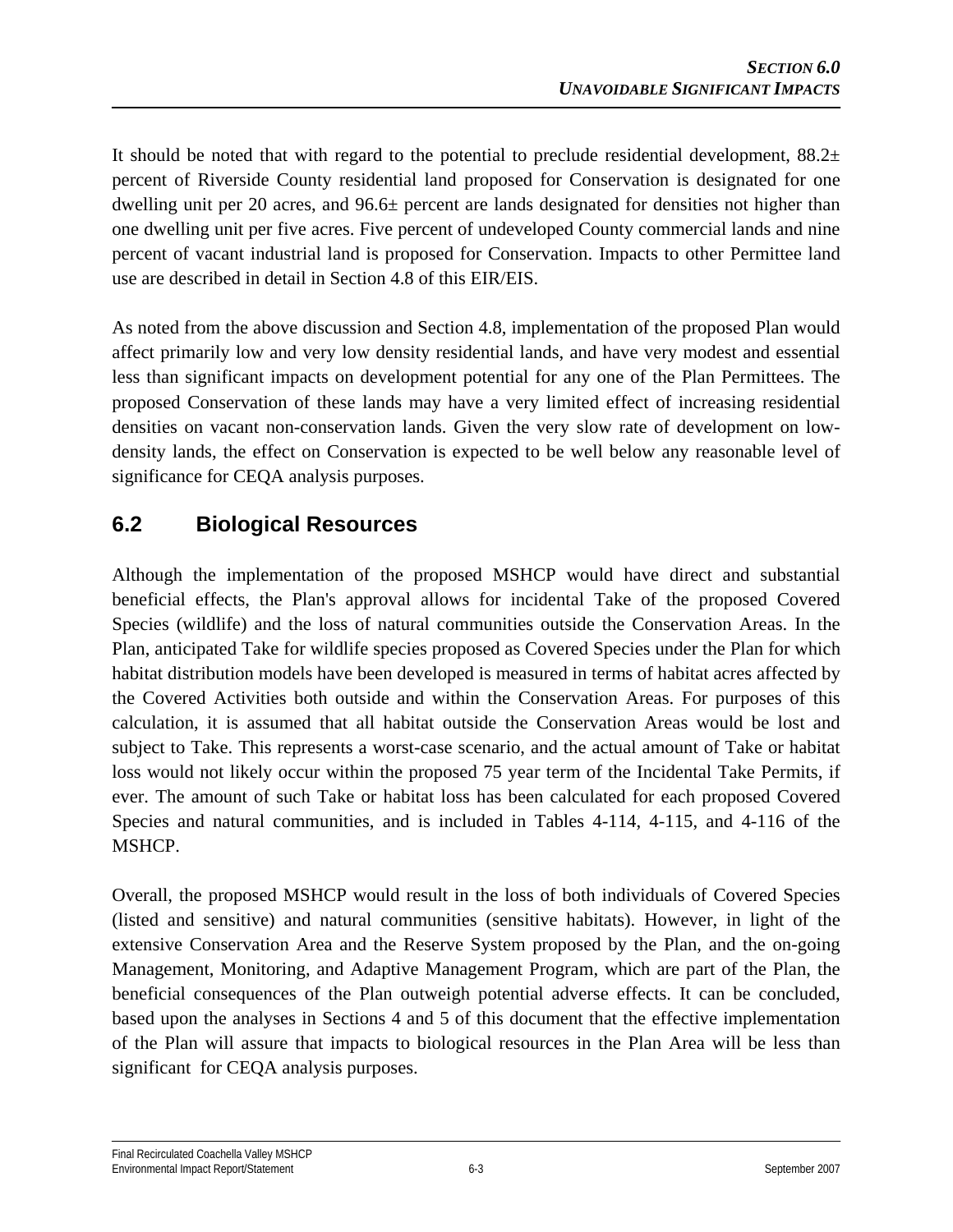# **6.3 Traffic and Circulation**

As with land use, the assessment of potential adverse impacts to transportation were also analyzed in this EIR/EIS (see Section 4.3). Past and existing roadway improvements, including elevated roadbeds and windrows constructed to intercept and impound blowsand, have adversely impacted Essential Ecological Processes such as fluvial and wind transport of sand. Alternatively, adoption and implementation of the proposed Plan would place financial and physical constraints on future improvements to existing roads and new road construction.

To mitigate potential adverse effects on biological resources, a variety of impact avoidance and minimization measures have been incorporated into the proposed Plan. These measures have demonstrated feasibility and would be incorporated into the design of future improvements. The Plan's Monitoring and Management Program, including Adaptive Management, provides another level of ongoing assessment that would allow Permittees and resource managers to provide a timely response to transportation-related impacts before they approach levels of significance. No unavoidable significant impacts to and from transportation systems within the Plan Area, as well as from those proposed as Covered Activities, are expected to result from the implementation of the proposed Plan.

# **6.4 Flooding and Hydrology**

Natural disturbance from aeolian and fluvial processes (wind and flooding, respectively) are essential to the long-term maintenance of sand dunes and sand fields. The proposed Conservation Areas accomplish this goal by securing the long-term sand transport-delivery systems that are Essential Ecological Processes for active desert dunes. This natural community is threatened by disturbance from periodic drain and flood control channel maintenance activities.

Washes are also popular routes for OHV travel and this natural community can be impacted where heavy use of this kind occurs. Roads without adequate culverts or drainage ways can result in interruption of flooding regimes that are important to maintenance of fluvial sand transport. Provisions set forth in the proposed Plan and the Implementation Agreement (IA) assure that Local Permittees with responsibility for stormwater management and flood control and protection would protect the fluvial sand transport Essential Ecological Process on thousands of acres located throughout the various Conservation Areas making up the Reserve System. Assurances are further institutionalized through application of General Plan land use designations and policies, and flood control standards.

The MSHCP has been developed in close coordination and consultation with Coachella Valley Water District (CVWD) and the Riverside County Flood Control and Water Conservation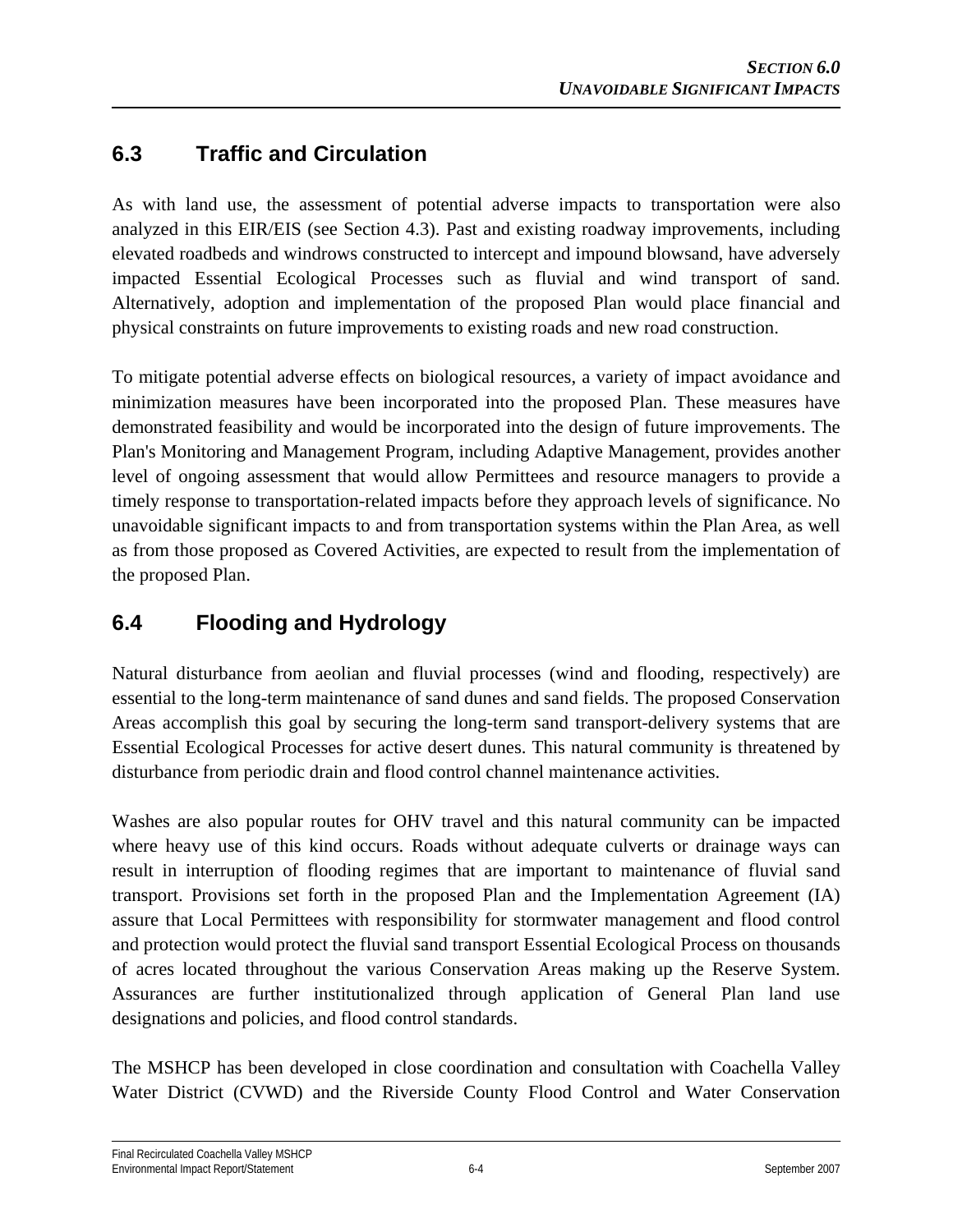District (RCFCWCA), which are responsible for the management of regional drainage within the MSHCP planning area, including rivers, major streams and their tributaries, and areas of significant sheet flooding.

Both Districts are empowered with broad management functions, including development review and conditioning, flood control planning, construction operation and maintenance of drainage improvements for regional flood control facilities, as well as watershed and watercourse protection related to those facilities. Coordination and consultation has also occurred with the U.S. Army Corps of Engineers on both a project-specific and regional basis. Drainage plans for the major drainages deemed important to the viability of the proposed Plan have also been reviewed, analyzed, and documented by the U.S. Geological Survey.<sup>1</sup>

Consultation and coordination Federal agencies above, assures that measures, programs, and activities necessary to protect lives and property from flooding hazards would be carried out in a manner consistent and compatible with the Conservation Goals and Objectives of the proposed Plan, especially as they relate to the preservation and enhancement of the sand transport system, the maintenance of riparian habitats, and the recharge of groundwater basins. No unavoidable significant impacts to flood control facilities have been identified.

### **6.5 Socio-Economic Resources**

The foundations of the Coachella Valley economy have been firmly rooted in agriculture, but have evolved into an international resort and second home destination, which has made tourism and associated activities the largest component of the regional economy. The region's climate, varied scenic resources, recreational opportunities and environmental resources are essential components of the region's economic success.

Opportunities to directly enjoy the region's open space and biological resources have become an increasingly important part of the region's attractiveness. It is clear that the strength of the regional economy is directly dependent upon the preservation of the unique, finite, and marketable open space and the wildlife they support.

As a part of this EIR/EIS analysis, potential impacts of the proposed Plan were analyzed to gauge there general economic effects and to determine whether and to what extent the implementation of the Plan would affect costs and revenues for Local Permittees. As discussed at length in Section 4.8 and as documented in the Economic/Fiscal Impact Analysis Summary

 $\overline{a}$ 1 "Long-Term Sand Supply to Coachella Valley Fringe-Toed Lizard (*Uma inornata*) Habitat in the Northern Coachella Valley, California". Griffiths, P.G., Robert H. Webb, Nicholas Lancaster, et al. U.S. Geological Survey. August 29, 2002.